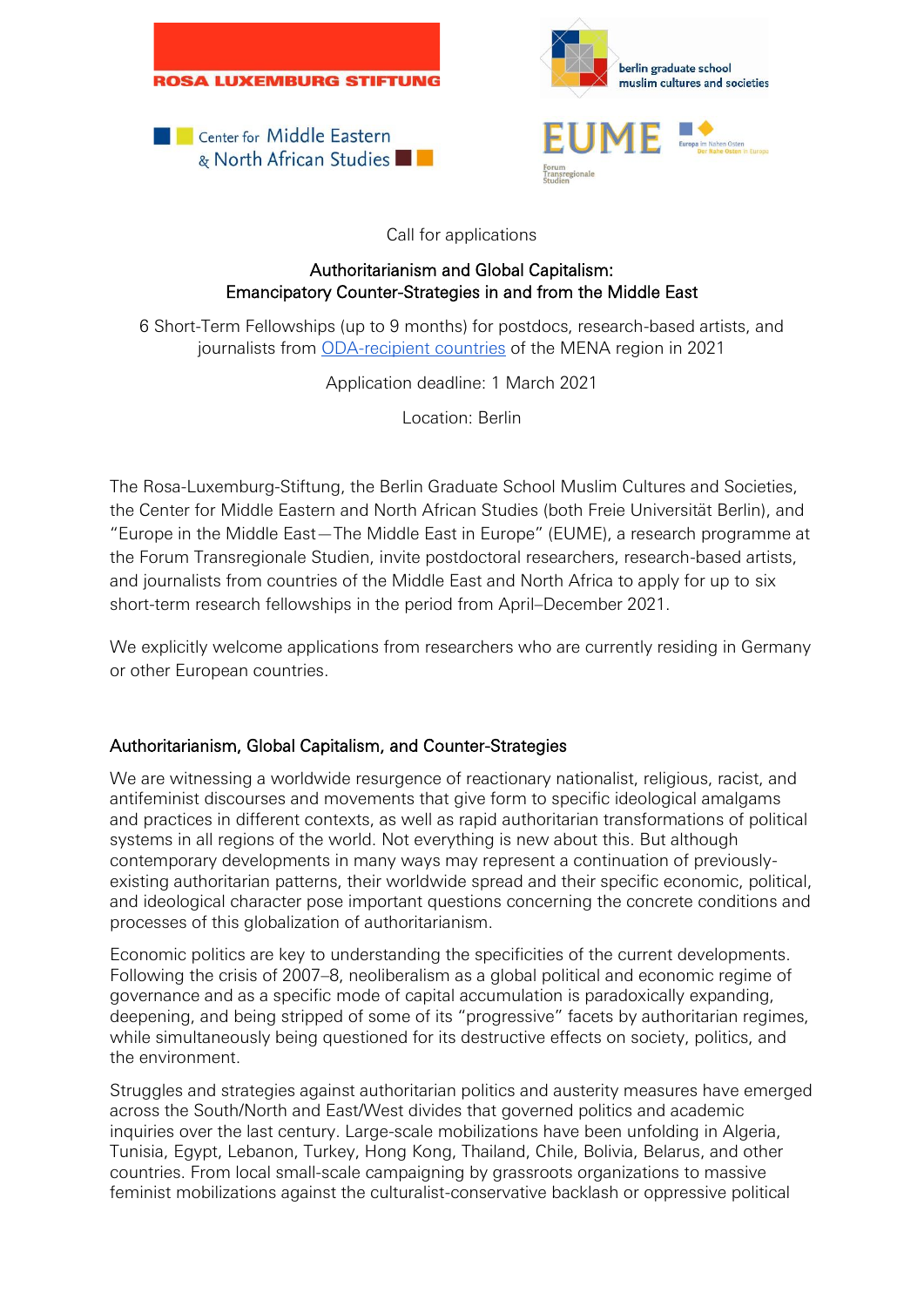conditions, strong claims for pluralism, redistribution, participation, and social justice have emerged during the past few years.

The revolutionary uprisings in the Middle East and North Africa region in 2010/2011 in Tunisia, Egypt, Bahrain, Syria, and Yemen, as well as in 2018/2019 in Sudan, Algeria, Lebanon, and Iraq have contested authoritarian rule and socio-economic injustices in the region through mass movements. Defying predictions that underscored the supposed durability and resilience of local authoritarian rule, these uprisings mobilized people far beyond national borders and had and still have a massive impact on progressive movements worldwide. At the same time, the authoritarian backlash that has characterized the last few years poses important questions regarding the organization, structures, limits, and challenges of emancipatory politics today.

We consider that there is a lot to learn from each of these struggles and from a transregional comparison. On the one hand, they are key sites for understanding what is currently at stake. Critical perspectives that zoom in on concrete struggles, its representations, its actors, and the strategies they implement seem to us most promising for understanding the political subjects of what has formerly been called "class struggle"– i.e. subjects that not only constitute these struggles, but are contingently constituted by them. On the other hand, in view of a globalized authoritarian challenge, we consider it important to critically engage with resistance strategies, campaigns, and initiatives for a renewal of emancipatory internationalism and its transformative potential for the idea and practice of a just world.

Possible research questions may be articulated from all branches of the social sciences and humanities and include:

- Questions regarding (new) political subjectivities expressed in and formed by antiauthoritarian movements and initiatives, their political practices, and forms of organization and communication, especially regarding its transnational, transregional and/or global entanglements;
- Questions of new or old imaginaries and narratives (inside and outside of organized anti-authoritarian struggles) that may relate different movements towards a broader platform or counter-project to the hegemony of global authoritarianism and the destructive effects of capitalism;
- Discussions of the most vibrant (outspoken and silent) demands which connect many people in the locality or region and could serve as the basis for an inclusive alternative agenda against prevailing forms of classist, nationalist, racist, sexist, religious, and other forms of marginalization;
- Narrative, visual, archival, and communicative strategies and practices that can cope with the authoritarian spectre of the near-absolute control and massive oppression that is available through technological surveillance;
- Analyses that focus on specific manifestations, processes, and practices of reactionary ideologization and mobilization as well as the counter-hegemonic responses to them;
- Studies that address the transformation of institutions and infrastructures that were built up or conceived to safeguard the rule of law and the principles of citizenship;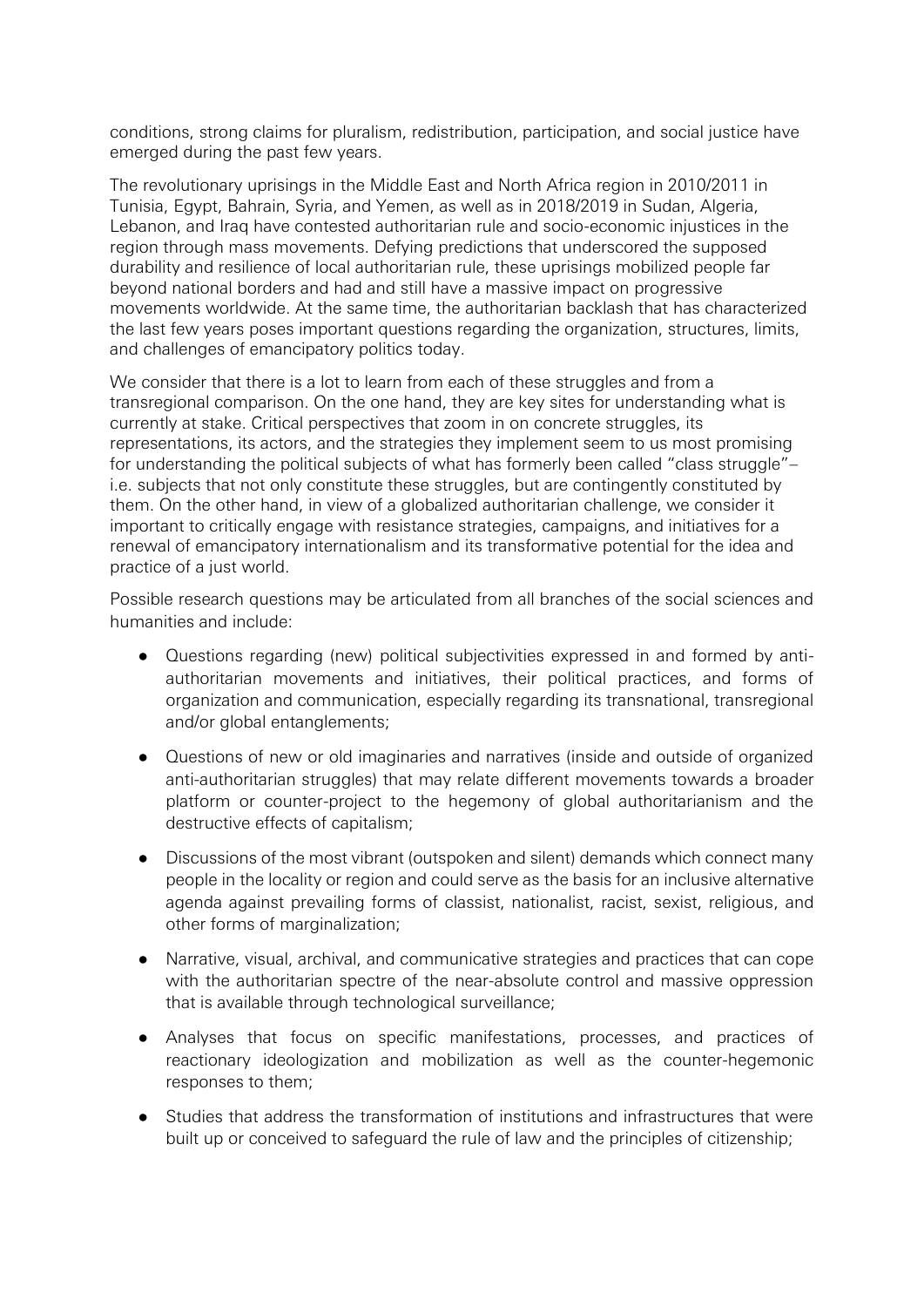- Questions concerning the relation between national and regional actors, and the global struggle for cultural hegemony and the "global authoritarian populist axis", as well as their relation to the general context of neocolonial, imperial relationships;
- Inquiries into the transformation of secular and religious politics as an integral part of policies designed to tighten the authoritarian grip;
- Discussions of the global impact of the uprisings in the MENA region.

## Structure and Goals

The fellowships are funded by the [International Research Group on Authoritarianism and](https://www.irgac.org/) [Counter-Strategies](https://www.irgac.org/) of the Rosa Luxemburg Stiftung (RLS), an initiative aimed at supporting critical research in and from countries of the Global South, and strengthening the dialogue between scholars and research-oriented artists and journalists from the Global South and North.

This call is made in cooperation with three Berlin-based research institutions: the [Berlin](http://www.bgsmcs.fu-berlin.de/index.html)  [Graduate School Muslim Cultures and Societies](http://www.bgsmcs.fu-berlin.de/index.html) and the [Center for Middle Eastern and](https://www.polsoz.fu-berlin.de/en/polwiss/forschung/international/vorderer-orient/index.html)  [North African Studies,](https://www.polsoz.fu-berlin.de/en/polwiss/forschung/international/vorderer-orient/index.html) both at the Freie Universität Berlin, and [Europe in the Middle East](https://www.eume-berlin.de/en/homepage.html)-[The Middle East in Europe,](https://www.eume-berlin.de/en/homepage.html) a research programme at the Forum Transregionale Studien, to establish a working group that explores emancipatory strategies against authoritarian capitalism and reactionary politics with scholars from the Middle East.

Fellowship holders gain the opportunity to advance their own individual research and/or artistic projects and to collaborate closely with colleagues in an interdisciplinary and transregional research milieu.

They will become visiting researchers at one of the aforementioned institutions and fully take part in the academic and intellectual life of those institutions. They will also be fellows of the RLS International Research Group on Authoritarianism and Counterstrategies (IRGAC) that brings together more than 20 researchers from across the Global South.

Apart from advancing their own research, the fellowship holders are expected to work together in a joint project to map the most important, most virulent, or most promising struggles and strategies against the authoritarian transformations in the MENA region. At the end of the nine-month period, the research group should present a comprehensive paper/study on this issue that will serve as a basis to establish the framework of a more comprehensive research agenda for a future, long-term activist research project on counterstrategies in and from the region. The fellows are also expected to present ideas, positions, and preliminary findings of their work on a separate blog section of the research group´s website, and we strongly encourage the fellows to present their work in public or semipublic events such as an academic workshop series.

The fellowships explicitly aim to contribute to a more global conversation between scholars for a better understanding of the rising spread of authoritarianism and to advance the idea and praxis of just and democratic societies. We are particularly interested in approaches that propose comparative and international perspectives for and from the Global South on these issues, and are curious for an exchange on how diverse historical and contemporary experiences of authoritarian practices and counter-strategies contribute to a better understanding of the phenomenon.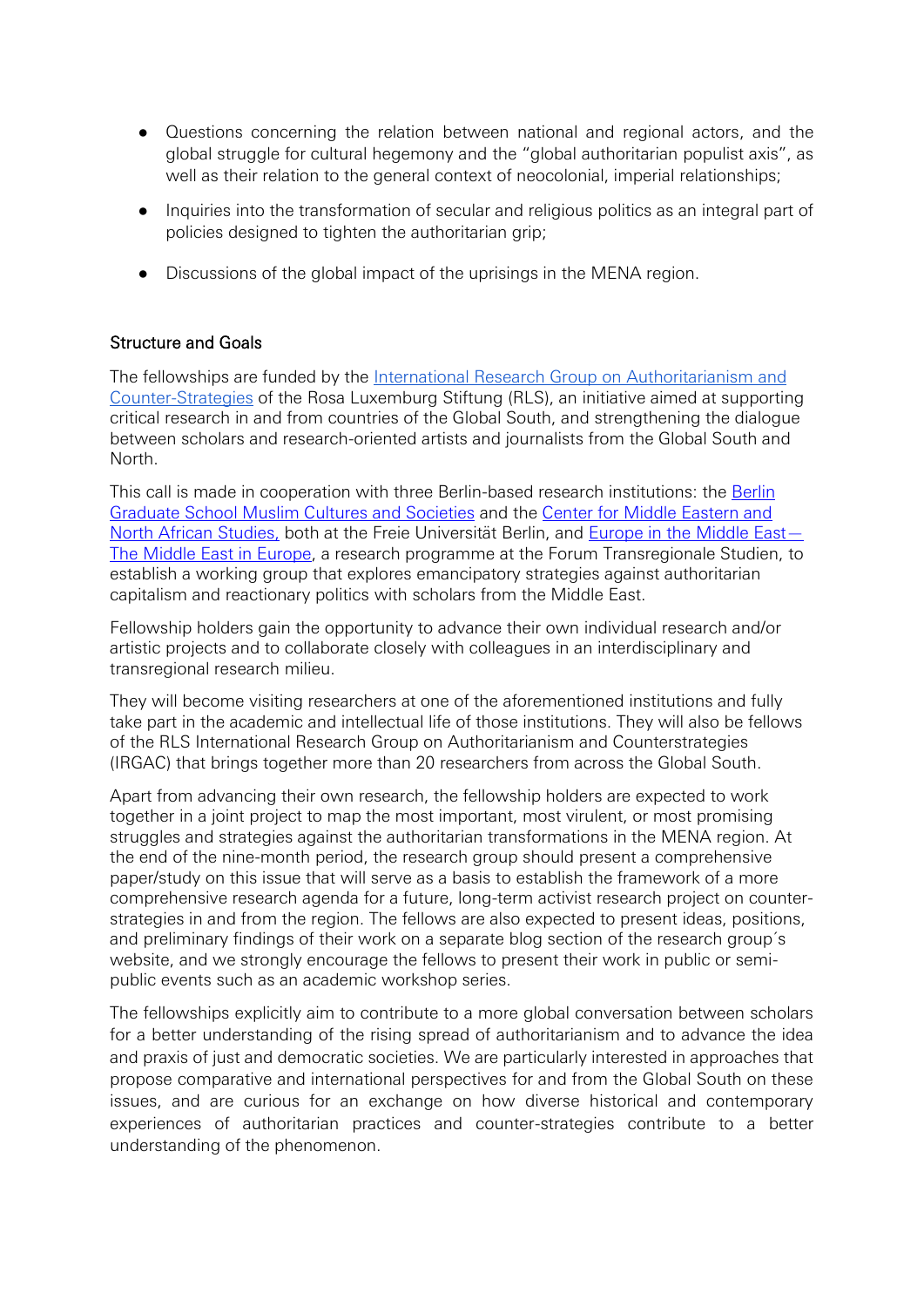## **Requirements**

Due to funding stipulations, only citizens of [ODA-recipient countries](http://www.oecd.org/dac/financing-sustainable-development/development-finance-standards/DAC_List_ODA_Recipients2018to2020_flows_En.pdf) are eligible to apply.

Applicants with academic research projects should have completed their PhD within the last five years.

Applicants with artistic or journalistic research projects should have completed studies up to Master's level and have professional experience that is comparable to a PhD.

Please note that in order to facilitate an ongoing and productive dialogue between scholars, the working language is English. Therefore, applicants are required to have a very good command of the English language.

#### Financial Support

The financial support provided to the researchers is calculated at  $\epsilon$ 2,500 per month. In case this is necessary, return (economy class) airfares for intercontinental flights will be covered by the fellowship, as well as travel costs to attend events organized by the RLS. Additional project-related funds may be granted.

#### Submission

Please direct any queries and submit your application in one single PDF file (5 MB max; please name the file "SurnameName\_application.pdf") to [gsdp.application@rosalux.org.](mailto:gsdp.application@rosalux.org)

We strongly encourage applicants to inform themselves about the research fields of each institution and propose one of them as the preferred host institution in their application.

Your application should include:

- A letter of motivation, including a statement on your preferred host institution and a brief description of political, social, and/or cultural engagement.
- An outline of the project you would like to carry out, consisting of:
	- abstract (max. 250 words);
	- research proposal (max. 2000 words);
	- project timeline; and
	- proposed outcomes.
- Curriculum vitae, including a publication list.

The publication list should be divided into publications in peer-reviewed journals, book chapters, and conference papers. For artistic researchers, please provide documentation of your work. If available, please provide a digital link to the publication.

● 2 names of referees

## We will inform all applicants of the results of the selection process by mid-March 2021.